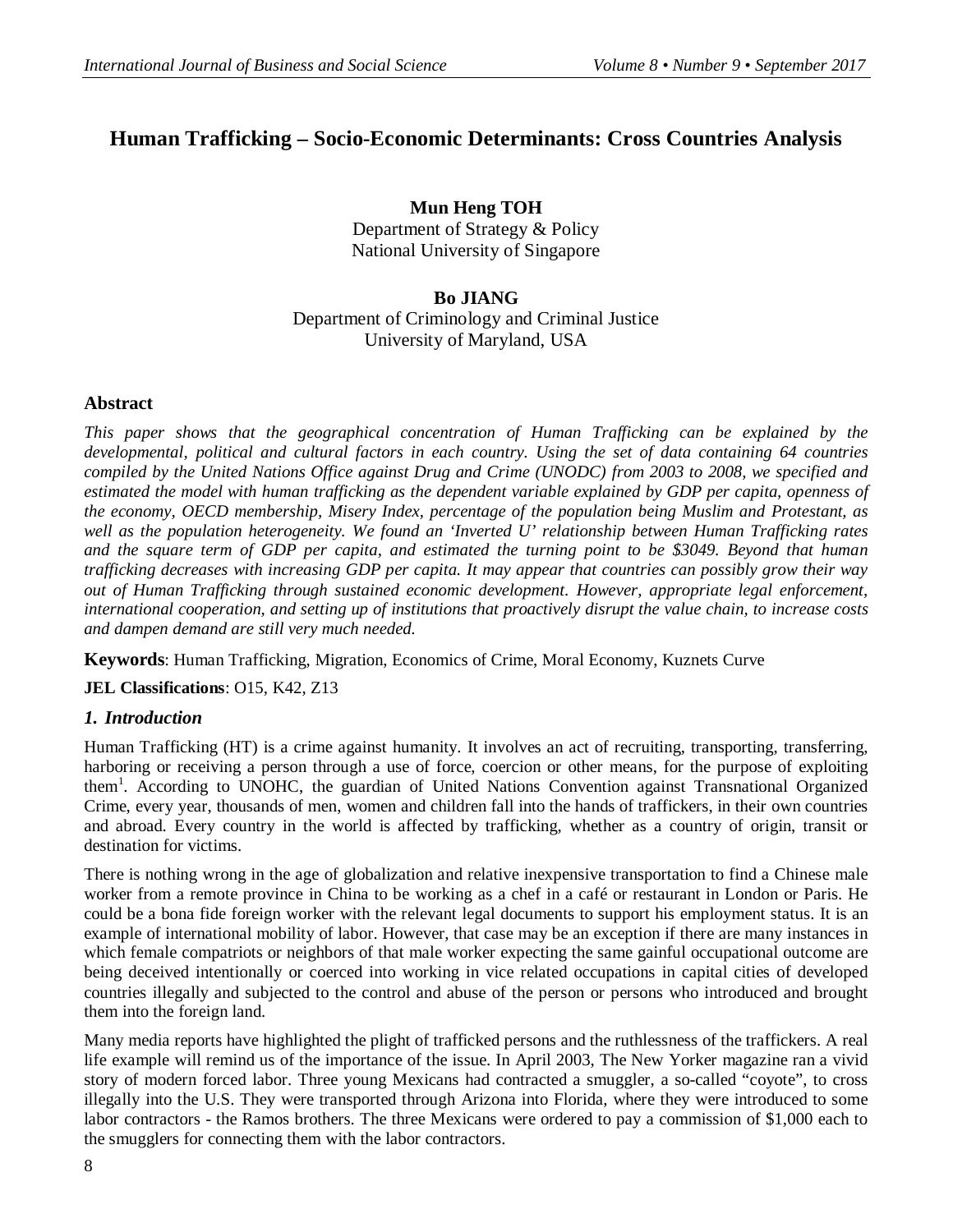Since none of the three could pay, the Ramos brothers pretended to advance the sum to the smugglers and informed the Mexicans they would have to work to pay the money back. The next day, the three friends were picking tomatoes and citrus under constant surveillance and threats for eight to twelve hours a day, for six to seven days a week, and for almost no money. This situation lasted until an NGO helped the workers to escape. It is still a happy ending but the same cannot be said of all trafficking cases.What is observed is the disparity in occurrence in HT across countries. This article seeks to explore the characteristics of counties that tend to have higher transnational human trafficking rates. The article is organized in the following sections. In the section following this, the theoretical basis of human trafficking is explored. Looking from the economic perspectives, we noted one main reasons being the failure of market. Other socio-economic and political factors also influence the prevalence of human trafficking. In section 3, we describe the dataset used and the specification which will be used in the empirical study. Section 4 presents the results together with the analysis. Section5 concludes the paper with some implications for public policies.

## *2. Theoretical foundation*

There are relatively few academic articles on human trafficking. Most of the published work and information were predominantly efforts of international organization like the United Nations or specific national agencies and non-government organizations (NGOs) such as Human Rights Watch and Amnesty International, dealing with such crime. A notable example of government agency tasked to fight against human trafficking is the United States Department of States which regularly publishes Trafficking in Person Reports (latest in 2017), providing overview of the current status and effort made by countries in eliminating human trafficking. Worthy of mention is a book published in 1999 by Kelvin Bales, a sociologist of Sociology at Roehampton University in London, provides a firsthand analysis of the operations of five slave-based businesses. The existence and prevalence of human trafficking cannot be purely explained by economic incentives and rationale.

As human trafficking often involved mobility of trafficked person across countries or region, the Harris-Todaro model (1976) – the popular model to use explain spatial movement of laboris relevant. However, it is noted that the model assumes that labor market is in relative good working order supported by institutions and norms of law and order. The movement of labor is triggered by the pull factors such as higher wage rate offered at the destination and push factors such as high unemployment and economic hardship at the origin. Perhaps a more pertinent theoretical foundation is the economics of crime that attempt to explain the motive and action of the criminals performing an activity which have undesirable consequences for the victims<sup>2</sup>. . The economics of crime  $\mathcal{L}$ 

The economics of crime focuses on the effect of incentives on criminal behavior; the way decisions interact in a market setting, and the use of the benefit-cost framework to assess alternative strategies to reduce crime. Empirical evidence supports the role of incentives in the criminal decision: legitimate labor market experience, sanctions and the risk of apprehension all influence decision to engage in crime. Most analyses show that "crime pays" in the sense of offering higher wages than legitimate work, presumably in part to offset the risk of apprehension. But some important facts about crime – the geographical concentration of crime; preponderance of men and the young in crime – seem to go beyond basic economic analysis. (Becker, 1968; Freeman, 1999)

Parallel to the terminologies of criminal and victim, we shall use *traffickers* and *traffickees* in the context of human trafficking. Despite that human trafficking is crime against humanity, its prevalence and occurrence across countries is significant. In many instances, human trafficking is simply modern day's form of slavery. Why one human being will like to exploit another fellow human? Economic explanation based on cost and benefits will point to the greed and benefits of the traffickers obtainable in such activities. As noted by UNOHC, human trafficking is a \$32 billion<sup>3</sup> global industry driven by profit. It is the fastest growing and second largest criminal activity in the world, tied with arms and drug dealings. An estimated 2.4 million<sup>4</sup> men, women and children are trafficked across international borders each year.

Human Trafficking is primarily an economic crime, and as such it should respond to changes in its cost/benefit structure. According to the standard economic model of decision making, individuals choose between criminal activity and legal activity on the basis of the expected utility (U) from those acts. If  $\pi_c$  is the gain from the successful crime, p the probability of being apprehended, S the extent of punishment, and  $\pi$  is earnings from legitimate work, and the decision maker will choose to commit crimes in a given time period rather than do legitimate work when:

 $(1-p)U(\pi_c) - p.U(S) > U(\pi)$  . . . . . . . . . . . . (EQ1)

9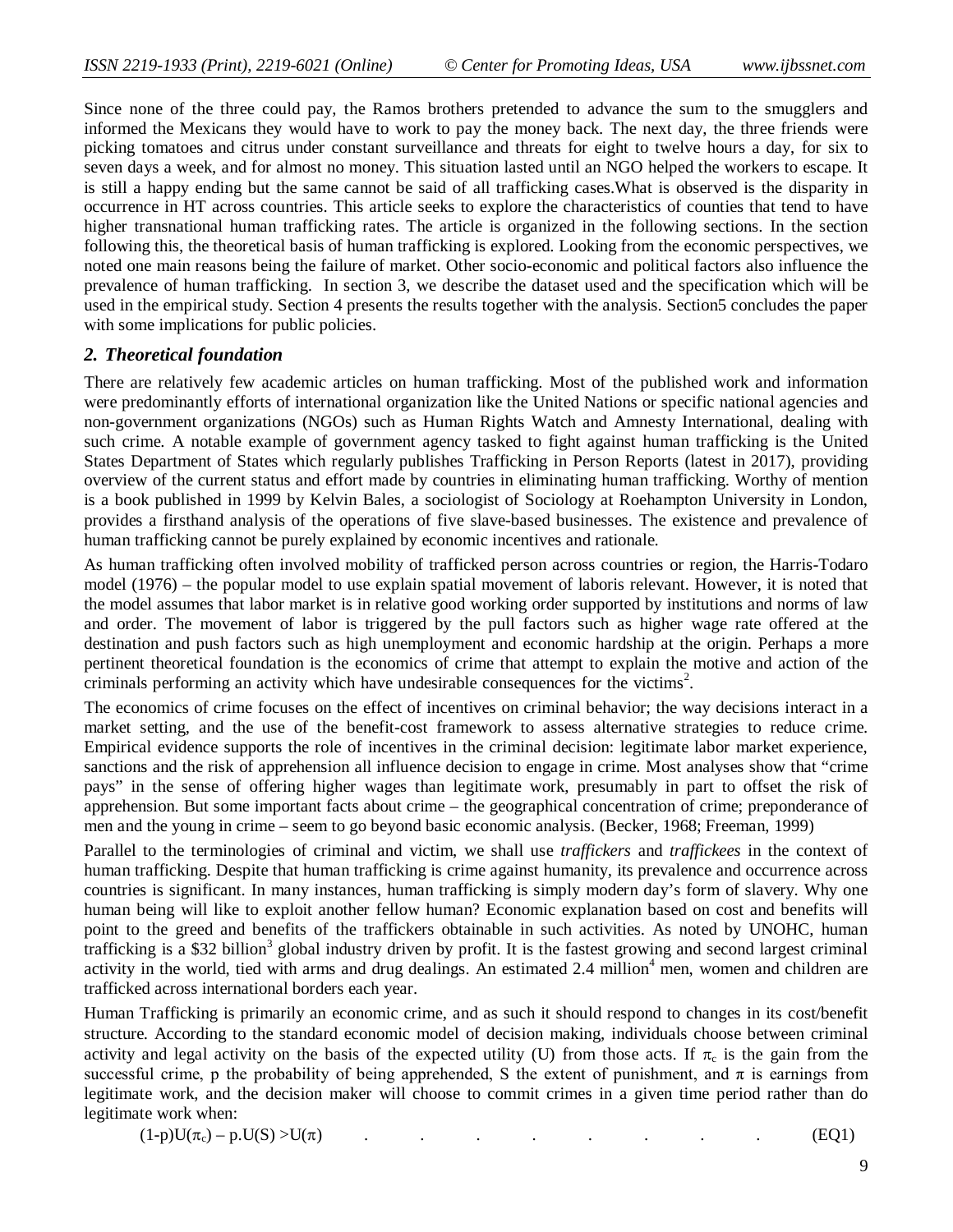# **This equation has three implications for empirical analysis:**

First, it implies that crime must have a higher profit than legitimate activities.

Second, it implies that attitudes toward risk, measured by the curvature of U, influence the decision to commit crime. Both the probability and the severity of punishment are found to deter crime for a risk averse person. Furthermore, risk averse persons will respond more to changes in the probability of being apprehended than to changes in the extent of punishment, holding fixed the expected net income from crime  $[(1-p)\pi_c-p.S-\pi]$ .

Third, it shows that the major factors that affect the decisions to commit crime – criminal versus legitimate earnings, the chance of being caught, and the extent of sentencing – are intrinsically related. Someone who accepts equation (1) as a valid description of the decision to commit crime cannot argue that tougher sentences will work to reduce crime whereas improvements in the legitimate opportunities of criminals can do so, and conversely.

The traffickees may not be completely ignorant and innocent. Often we sympathize with the traffickees as if they are unquestionably the victims<sup>5</sup>. It may be 'misplaced sympathy'. She may have known that her participation in the transaction involved risk and illegitimacy. EQ1 appropriately modified, can be applied in a similar manner to the traffickees. A utility maximizing traffickee will choose to be involved in the transaction when

$$
(1-q)V(W_c) - qV(T) > V(W) \tag{EQ2}
$$

with  $W_c$  is the gain from the successful crime, q the probability of being apprehended, T is the extent of punishment, and W is the earnings from legitimate work. Equation 1 or equation 2 is a two-activity, one period model that treats crime and legitimate work as substitutes (Anderson and O'Connell, 2003). The model can be expanded in various ways. It can be extended to include intertemporal perspective of decision making and feedback effect of legal effort on legitimate work participation. There is virtue in the simple equation: it highlights the major variables in which most empirical work focuses.

Equation (1) and equation (2) describe the supply side of HT, the demand for HT is an indirect or *derived* demand. Traffickers are regularly thinking of how to meet and stimulate the demand for their product which is used as inputs for the production of commodities. In the standard theory of demand, beside the price of the commodity, the main determinants will include the purchasing power or income of the consumers, the availability of substitutes, market structure and competition, legal sanctions relating to the use and consumption of the good or service concerned. Symbolically, we can write the demand for traffickees  $(Q^D)$  as:

 $Q^{D} = Q^{D}$  (price of trafficked labor; price of market labor; output; legal sanction, ...) (EQ3)

Traffickees who are victimized, noticeably those trafficked for prostitution or domestic services, must somehow be presented and marketed to 'consumers' who operate within a *moral* economy that allows them to rationalize this activity. The moral economy will in turn be determined by the cultural, ethnic, religious and legal context of the society. This provide a cogent rationale in the empirical exercise to be reported in the subsequent section, to include indicators that reflect the level of government corruption, exposure to international network, employment opportunity, ethno-religious affiliation and macroeconomic stability as explanatory variables for incidence of human trafficking. Indeed in a cross country investigation, these are 'pull' factors that best predict trafficking in person ina country.

The interaction of the supply and demand will yield the 'equilibrium' quantity transacted – reduced form equation depicted below as:

Quantity of HT = f[GDP, Openness, Variables Relating to Corruption, Ethnic Composition, Economic Stability and Governance and  $\overline{C}$ . (EQ4)

A set of hypotheses can be drawn from the above theoretical model, i.e. intensity of HT is negatively related to GDP, economic instability, and corruption, while positively related to the intensity (Openness) of international trade linkages. We will consider these further in the choice of explanatory variables and data availability in the section on empirical application.

# *3. Data, variable Definition and Equation Specification*

**3.1. Data**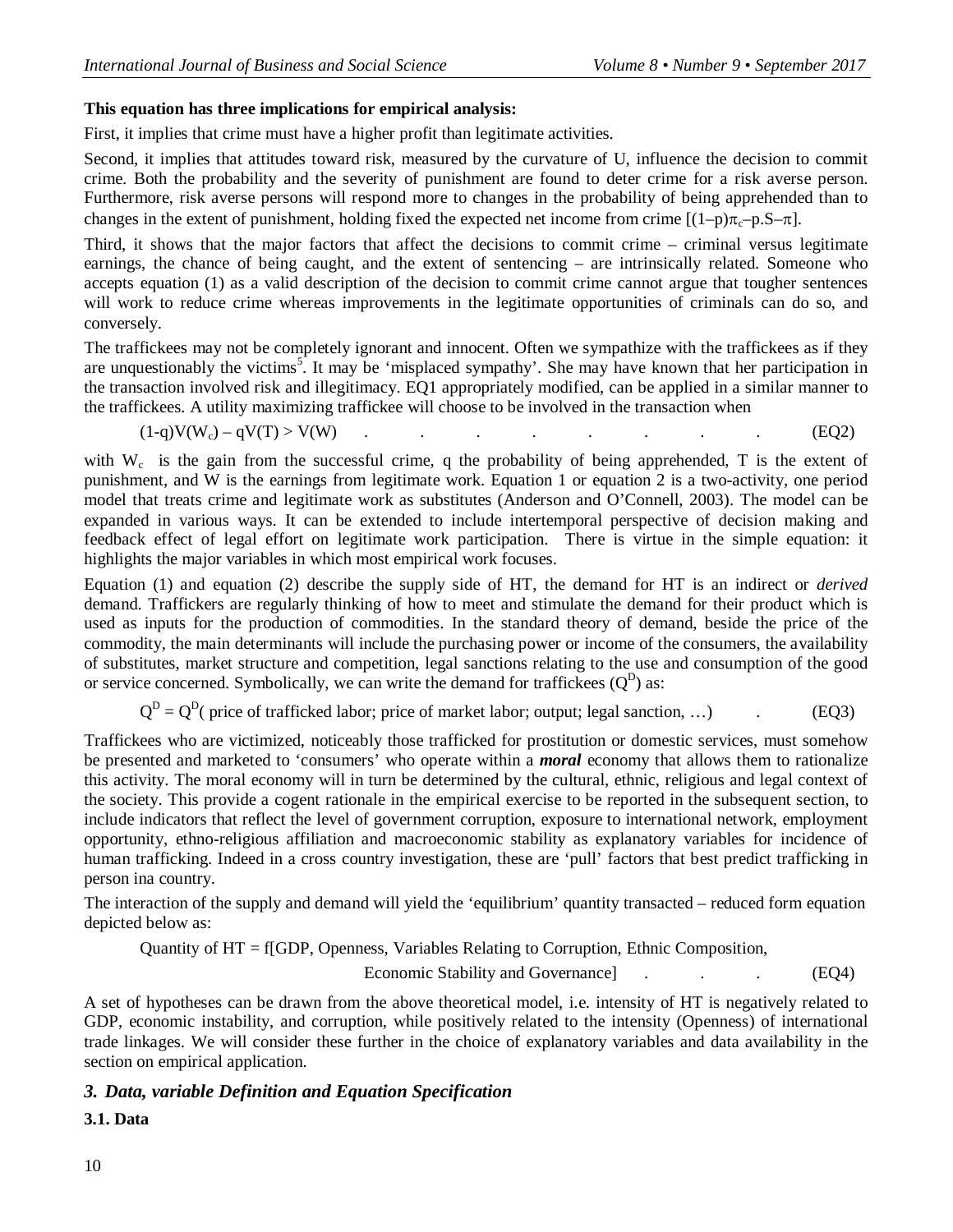We encountered quite a number of difficulties in gathering data that adequately reveals the human trafficking market across countries. We note that there are several international organizations such as UNDCP, UNIFEM, FBI, SE Women's Conference, Protection Project, UNICEF, IOM, Terre Des Hommes, and USAID, made effort in collecting data on human trafficking. The main criticisms against the data collected include information not collected on regular basis; information only cover specific 'group' mostly on trafficking in human beings for sexual exploitation and on trafficked women and children; limited information about the perpetrators of the crime; lack of validation to ensure no duplication. Reports from International Organization for Migration (IOM 2005) alleged that many human trafficking cases could remain unreported and undiscovered due to regular supervision, restricted freedom of movement and threat to traffickees and family members by the employers/traffickers. The inability to speak the local language and the distrust some victims of trafficking have vis-à-vis the police and state authorities can also mask a number of unknown cases (GAO 2006; OSCE/ODIHR 2004: 17). Some researchers are almost in desperation to lament that it is "difficult, perhaps impossible, to find hard evidence" of a relationship between trafficking and any other phenomenon (Cho et al. 2012, p. 70) and that "the underlying data may be of bad quality" and are "limited and unsatisfactory in many ways" ( Jakobsson & Kotsadam 2013, p. 93).

The United Nations Office against Drug and Crime (UNODC) has noted the problem of human trafficking in the world. Keeping the above caveats and constraints in mind, UNODC has made available the single most complete set of data on trafficking in person at the national level, number of police-recorded offences for the period 2003- 2008, which is submitted to UNODC from a total of 64 countries<sup>6</sup>. UNODC then filter the information on coverage and methods of police statistics to ensure consistency in reported trafficking in person (TIP) cases across countries.By pooling the cross sectional data of 64 countries over a period of 6 years, we manage to have a sizeable sample for empirical modeling and analysis.

### **3.2. Regression Equation Specification**

The dependent variable in our regression models is the human trafficking rate (HTR) measured as the number of cases per million population.

The model to be estimated and used in the analysis takes the form of:

$$
HTR = \beta_0 + \beta_1 GPC + \beta_2 OPEN + \beta_3 OECD + \beta_4 ELF + \beta_5 MUS + \beta_6 PROT + \beta_1 MIS + \epsilon
$$
 (EQ5)

We collected data on GDP at 2000 prices denominated in Purchasing Power Parity valuation, and Population size of countries in the sample from World Development Indicators compiled by the World Bank. The Gross Domestic Product (GDP) is a well-known variable for measuring the income of the country. However, when it is divided by the population size to obtain GDP per capita (GPC), it becomes a surrogate measure of the standard of living. A rising GDP per capita usually connotes progress made in economic development supported by effective macroeconomic policies and good governance in ensuring fair competition and respecting human rights. The group of countries being members of the OECD is generally deemed to possess such characteristics.

Rising GDP is brought about by increased utilization of resources. Inadequacy and escalating cost of indigenous resources may result in increase in HT activity. But rising GDP may be accompanied by good institutional reform and increasing moral awareness that curb the demand and utilization trafficked human. We expect HTR to decrease in tandem with rising GPC. Nonetheless it is possible for the effect to be positive for low level of GPC before becoming negative in higher GPC. The relationship between HTR and GPC can possibly be non-linear can be discerned from the following specification. The coefficient of GPC in equation (5) is not constant but dependent on the level of GPC:

$$
\beta_1 = \lambda_1 + \lambda_2 \text{GPC}.\tag{EQ 6}
$$

Substituting into equation (5), we obtain a quadratic relationship between HTR and GPC:

$$
HTR = \beta_0 + \lambda_1 GPC + \lambda_2 GPC^2 + \beta_2 OPEN + \beta_3 OECD + \beta_4 ELF + \beta_5 MUS + \beta_6 PROT + \beta_1 MIS + \epsilon.
$$
 (EQ7).

This specification with a negative  $\lambda_2$  will present the inverted-U or Kuznets curve phenomenon observed in several cross countries studies on income distribution and environmental pollution associated with economic growth and performance. Holding other variables constant, HTR increases with a rising level of GPC until a maximum is reached. Beyond that HTR decreases with rising GPC. A popular measure of the extent of openness of an economy (OPEN) is the ratio of trade (imports plus exports) to GDP. Time series information on the variable for the 64 countries are obtained from the World Development Indicators. The extent of openness also means the availability of substitutes from international market.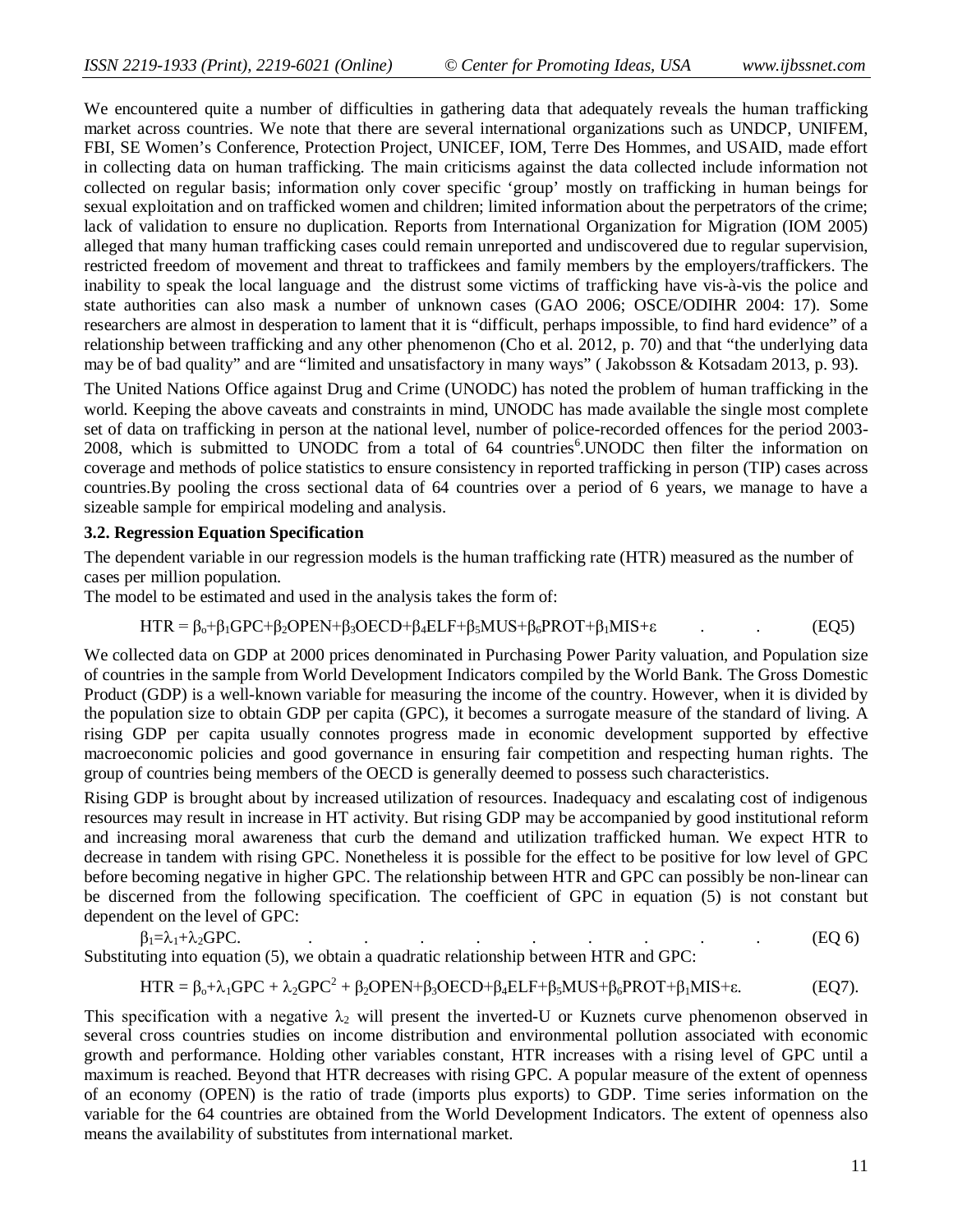It is adopted as a measure of the exposure of the economy to external sources of goods and services. The importance of this variable cannot be under estimated especially when dealing with transnational human trafficking. Rising cross border trade exposure makes available more opportunities for human trafficking, but it is also an avenue to learn from trading partners and advanced economies on practices and policies which can curb human trafficking. In particular the effect of trade openness on HTR is expected to decrease with rising level of openness.

In order to study how the systematic effect of sound political structuring and the effect of good governance in general affect HTR, we have to separate OECD countries from non-OECD countries in the sample of 64 countries. The variable OECD is a dummy variable that takes value of "1" if a country is an OECD member and "0" otherwise. Membership of countries in OECD is identified using membership list in the official website of the OECD. The coefficient associated with the variable OECD is expected to be negative.

The corruption index (CI) compiled by Transparency International and the Corruption Control Index provided by Kaufman at the World bank are commonly used by analysts in many empirical studies. In the present exercise we have opted for a set of variables which are highly correlated to corruption following the study by Treisman (2000). In fact CI is found to be highly correlated to the variables relating to ethno-linguistic fragmentation (ELF)<sup>7</sup> , proportion of Muslim (MUS) or Protestants (PROT) in the community. As alluded to in the previous section, this cluster of variables can be more effective in capturing the *moral economy* under which human trafficking activities are tolerated.

Finally, the (lack of) economic stability and governance is best captured by the Misery Index (MIS) which is the sum of inflation rate and unemployment rate. The major advantage when we use the Misery Index is that it eliminates or reduces the severity of multi-collinearity problem and mis-specification if the two variables, unemployment and inflation, are included as separate explanatory variables in the model (Ralston 1999, Tang and Lean, 2009). The lower the Misery Index, greater is the attraction for human trafficking: the traffickers can expect a higher demand for traffickees, while the traffickees are somewhat more assured of their income (less uncertainty to variation in exchange rate) to be repatriated to their families in the originating countries.

| <b>Variable</b> | <b>Description of Explanatory Variables</b>                   | <b>Expected Sign of</b>    |
|-----------------|---------------------------------------------------------------|----------------------------|
|                 |                                                               | <b>Partial Correlation</b> |
| <b>GPC</b>      | GDP per capita                                                | $-/+$                      |
| $GPC^2$         | Square of GPC; to reflect 'Inverted U' relationship is valid  |                            |
| <b>OPEN</b>     | Degree of openness measured by ratio of total trade to GDP    | $\mathrm{+}$               |
| OPEN^2          | Square of OPEN; to test the presence of diminishing marginal  |                            |
|                 | impact of OPEN is valid                                       |                            |
| <b>OECD</b>     | Dummy variable for countries being members of OECD            |                            |
| <b>MIS</b>      | Misery Index being the sum of inflation rate and unemployment |                            |
|                 | rate; a measure of macroeconomic stability                    |                            |
| <b>MUS</b>      | Proportion of population being Muslim.                        | $-/+$                      |
| <b>PROT</b>     | Proportion of population being Protestant                     | $-/-$                      |
| <b>ELF</b>      | Heterogeneity of Population in terms of ethno-linguistic      | $+$                        |
|                 | fragmentation.                                                |                            |

**Table 1: Summary description of Explanatory variables used in the HTR regression model**

Table 1 provides a summary of the explanatory variables to be included in the model and the expected signs of the partial correlation between HTR and the variables.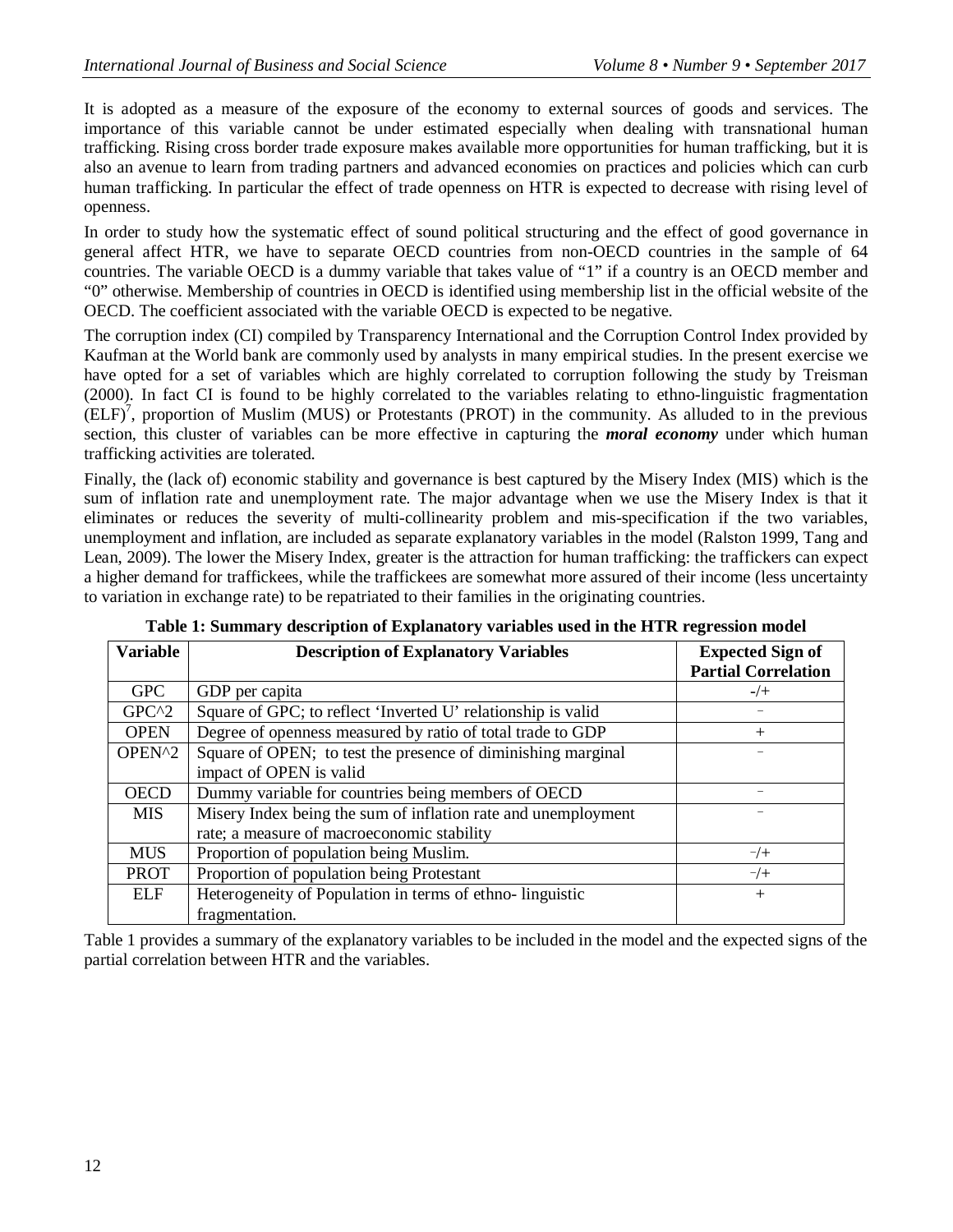# *4. Results and Analysis*

## **4.1 Regression results**

In this section we present regression results of 4 models based on pooling the cross section data over the period 2003-2008. The final size of the sample is 141 after removing a couple of outliers. In Table 2, the summary statistics of the variables used in the models as well as the correlation coefficient matrix is presented.

|           | <b>HTR</b> | LGPC  | <b>OPEN</b> |      | LMIS LPROT2 | MUS <sub>2</sub> | ELF <sub>2</sub> |
|-----------|------------|-------|-------------|------|-------------|------------------|------------------|
| Mean      | 14.37      | 9.13  | 1.10        | 2.38 | 1.38        | 4.57             | 15.67            |
| Median    | 1.80       | 8.94  | 0.92        | 2.38 | 1.48        | 0.01             | 8.00             |
| Maximum   | 485.25     | 10.64 | 4.64        | 3.67 | 4.58        | 49.40            | 89.00            |
| Minimum   | 0.00       | 6.38  | 0.24        | 1.17 | $-2.30$     | 0.00             | 0.00             |
| Std. Dev. | 58.66      | 1.00  | 0.63        | 0.42 | 2.16        | 11.20            | 20.21            |

#### **Table 2: Descriptive Statistics for Variables Used in Regression**

|  | <b>Correlation Coefficient Matrix</b> |  |
|--|---------------------------------------|--|
|--|---------------------------------------|--|

|                    | <b>HTR</b> | <b>LGPC</b> | <b>OPEN</b> | <b>LMIS</b> | LPROT <sub>2</sub> | MUS <sub>2</sub> | ELF <sub>2</sub> |
|--------------------|------------|-------------|-------------|-------------|--------------------|------------------|------------------|
| <b>HTR</b>         | 1.0000     | $-0.1038$   | 0.1957      | $-0.0878$   | $-0.1056$          | 0.4471           | 0.3620           |
| <b>LGPC</b>        | $-0.1038$  | 1.0000      | $-0.1479$   | $-0.6776$   | 0.3287             | $-0.3452$        | 0.0335           |
| <b>OPEN</b>        | 0.1957     | $-0.1479$   | 1.0000      | 0.0442      | 0.1037             | 0.1643           | 0.0029           |
| <b>LMIS</b>        | $-0.0878$  | $-0.6776$   | 0.0442      | 1.0000      | $-0.2613$          | 0.2479           | $-0.2493$        |
| LPROT <sub>2</sub> | $-0.1056$  | 0.3287      | 0.1037      | $-0.2613$   | 1.0000             | $-0.2084$        | $-0.0282$        |
| MUS <sub>2</sub>   | 0.4471     | $-0.3452$   | 0.1643      | 0.2479      | $-0.2084$          | 1.0000           | 0.1592           |
| ELF <sub>2</sub>   | 0.3620     | 0.0335      | 0.0029      | $-0.2493$   | $-0.0282$          | 0.1592           | 1.0000           |

**Note:**

*HTR = Human Trafficking Rate which is the number of trafficking per million population;*

*LGPC = logarithm of the Gross Domestic Product per capita;*

*OPEN =international openness measured as the ratio of (exports+ imports) to GDP;*

*LMIS = logarithm of the ratio of sum of inflation rate and unemployment rate;*

*LPROT2 = logarithm of the share of Protestants among worshippers.*

*MUS2 = share of population being Muslim;*

*ELF2 = ethno-linguistic fractionalization in the society.*

There is substantial variability in the data set to support useful empirical modeling and analysis. The pair-wise correlation coefficients between two variables are less than 0.7, suggesting that multicollinearity is not likely a problem in this set of data. We noted the pair-wise correlation between HTR and GPC is negative; while that between HTR and OPEN is positive. Table 3 shows the regression results for 4 models on which the following analysis rests.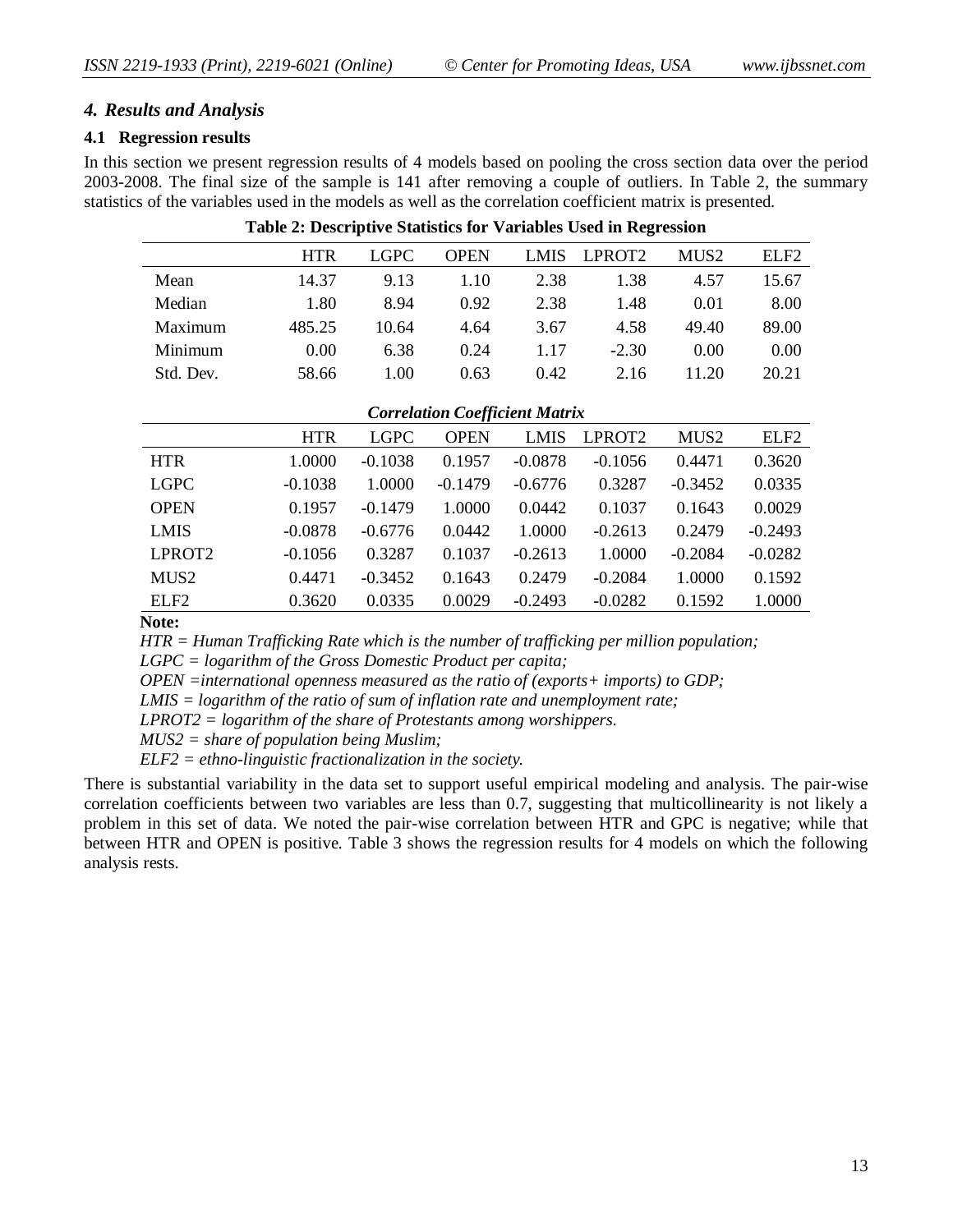|                           | Model 1      | Model 2      | Model 3      | Model 4      |
|---------------------------|--------------|--------------|--------------|--------------|
| <b>Variable</b>           | <b>Coeff</b> | <b>Coeff</b> | <b>Coeff</b> | <b>Coeff</b> |
| Constant                  | 195.20       | 86.92        | $-2297.80**$ | $-1817.07**$ |
| standard error            | 192.24       | 128.94       | 988.06       | 836.07       |
| <b>LGPC</b>               | $-10.63$     | $-5.19$      | 585.67**     | 458.36**     |
| standard error            | 12.09        | 10.14        | 253.90       | 214.51       |
| LGPC^2                    |              |              | $-36.01**$   | $-28.57**$   |
| standard error            |              |              | 15.62        | 13.21        |
| OECD*LGPC                 |              |              | 114.59**     | 87.02**      |
| standard error            |              |              | 49.04        | 38.19        |
| <b>OPEN</b>               | 13.56        | 13.14        | 84.48*       | 134.83*      |
| standard error            | 17.59        | 17.62        | 48.49        | 77.54        |
| OPEN^2                    |              |              | $-12.33$     | $-21.68$     |
| standard error            |              |              | 8.30         | 13.79        |
| OPEN*OECD                 |              |              |              | $-51.28**$   |
| standard error            |              |              |              | 24.51        |
| <b>LMIS</b>               | $-38.00$     | $-25.90$     | $-56.77*$    | $-52.01*$    |
| standard error            | 38.36        | 25.10        | 30.39        | 26.69        |
| <b>OECD</b>               | $-14.86$     | 5.04         | $-1028.11**$ | $-711.55**$  |
| standard error            | 12.34        | 13.81        | 438.34       | 332.07       |
| LPROT2                    |              | $-1.55$      | $-5.75$      | $-4.05$      |
| standard error            |              | 2.19         | 3.69         | 3.48         |
| MUS <sub>2</sub>          |              | 2.13         | $2.24*$      | $2.29*$      |
| standard error            |              | 1.68         | 1.33         | 1.28         |
| ELF <sub>2</sub>          |              | 0.73         | $0.82*$      | $0.79*$      |
| standard error            |              | 0.46         | 0.43         | 0.40         |
|                           |              |              |              |              |
| R-squared                 | 0.0925       | 0.3252       | 0.5138       | 0.5340       |
| <b>Adjusted R-squared</b> | 0.0658       | 0.2897       | 0.4764       | 0.4943       |
| S.E. of regression        | 56.6953      | 49.4368      | 42.4443      | 41.7133      |
| F-statistic               | 3.4651       | 9.1567       | 13.7388      | 13.4401      |
| Prob(F-statistic)         | 0.0099       | 0.0000       | 0.0000       | 0.0000       |

|  | Table 3: Regression Results of ModelsDependent Variable = HTR |  |
|--|---------------------------------------------------------------|--|
|  |                                                               |  |

#### **Note:**

*\* Statistically significant at 10%;*

*\*\* Statistically significant at 5%.*

Model 1 is the basic model where HTR is regressed on LGPC, OPEN, LMIS and OECD. The latter is a dummy variable that takes value 1 if the observation is associated with an OECD country. The coefficient of OECD is expected to be negative. All coefficients have the expected signs, but none of them is statistically significant at the 5% level. The explanatory power of the model, measured by the  $\mathbb{R}^2$  or adjusted  $\mathbb{R}^2$ , is relatively low at less than 10%. A Ramsey test was conducted to check on the adequacy of the specification. The test indicates that the presence of mis-specification. A White test on presence of heteroscedasticity is also positive. In all subsequent tables and analysis we will use the White's Heteroscedasticity and Autocorrelation Consistent (HAC) standard errors of the estimated coefficients. In revising the specification, 'fixed-effect' variables, popular in panel data analysis, which are supposed to capture the heterogeneity across countries, were added to the Model 1.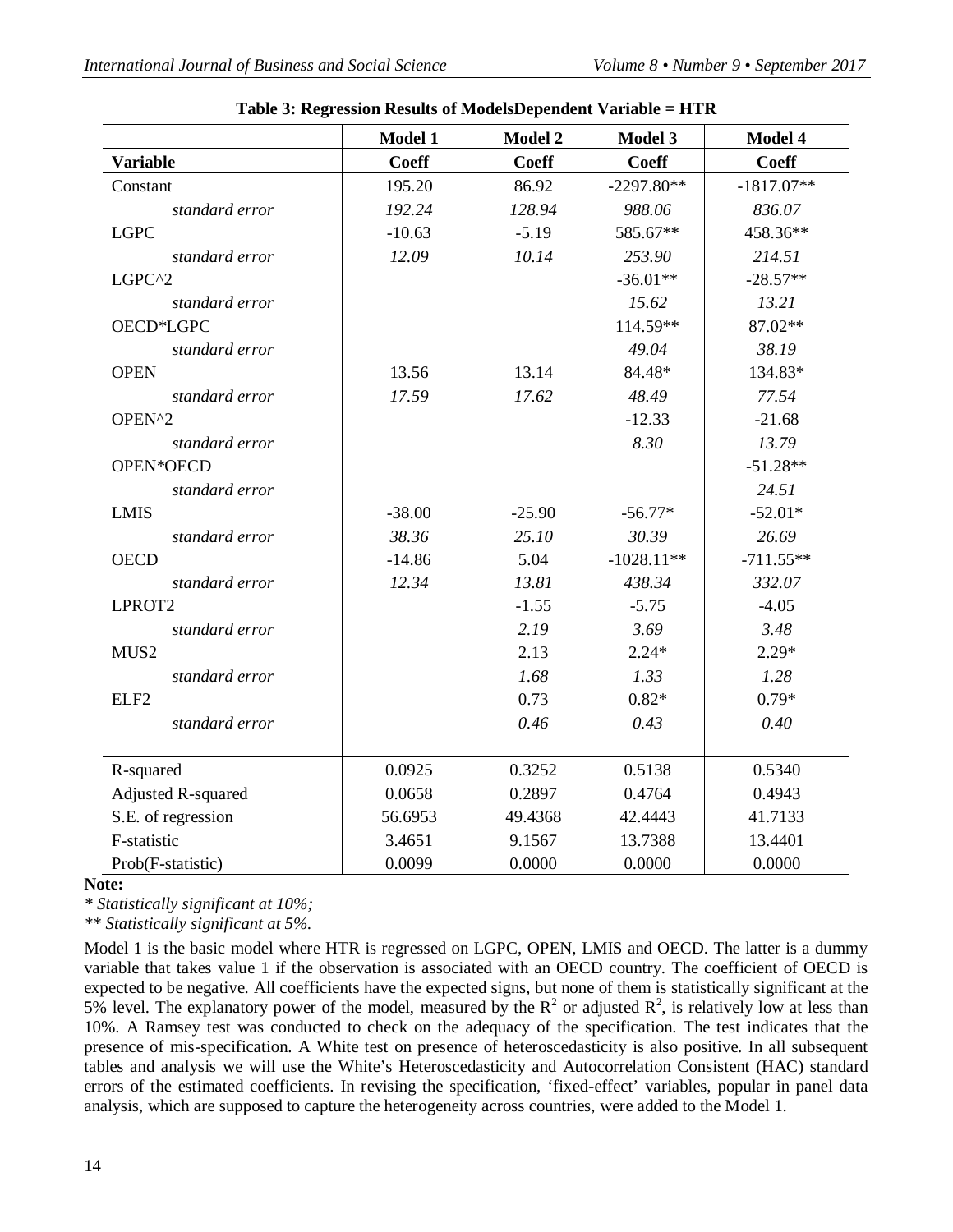However, the resultant specification registers very high explanatory power as measured by the  $R^2$ , the individual intercept term overwhelms the many interesting individual specific variables, rendering them statistically insignificant<sup>8</sup> and wrongly signed. Thus in place of the 'fixed-effect', we added LPROT2, MUS2, and ELF2 as explanatory variable in Model 2. These variables are more pertinent in capturing the heterogeneous characteristics among the countries included in the data set.

In comparison with Model 1, the explanatory power (adjusted  $R^2$ ) of Model 2 has improved by more than three folds. All the explanatory variables, except OECD have the expected *a priori* signs. The coefficient of OECD has turned negative though statistically insignificant. In Model 3, we take into consideration the possibility of nonlinear relationship between the dependent variable and the explanatory variables. The squares of LGPC and OPEN are added as explanatory variables. In addition, the cross product between OECD and LGPC is also included as an explanatory variable to account for the interaction effect of the two variables. The explanatory power (adjusted  $\overline{R}^2$ ) of the revised specification is increased by 15 percentage points. With the exception of the variables OPEN^2 and LPROT2, all other explanatory variables are statistically significant at 10% including 4 variables being significant at 5% level. The signs of all estimated coefficients conform to expectation.

The cross product of OPEN and OECD is added as another explanatory variable to Model 3 to form Model 4. This additional explanatory variable is to account for the possibility that the marginal effect of openness for OECD countries is significantly different from the non-OECD countries. Indeed openness has a relatively lower marginal impact on OECD countries. Other regression results are similar to that in Model 3 with exception that the variable LPROT2 is only statistically significant at the 10% level. However, the explanatory power has improved by slight more than 1 percentage point. Moreover, the coefficient of the newly introduced interaction term is negative and statistically significant at 5%. It indicates that membership of OECD does have an impact in mitigating the positive influence of openness on human trafficking.

As shown in Model 3 and Model 4 cultural linguistic diversity and demographic religious composition do have bearings on the incidence of human trafficking. Nonetheless such factors are of relatively less importance when measured against economic factors like GPC and openness of the economies. For every model, the results indicate rising human trafficking associated with falling misery index, which is the sum of the inflation rate and the unemployment rate. A well-managed economy is also favored by both traffickers and traffickees in the absence of other conjoint deterrence.

The coefficient of the square LGPC is negative in both Model 3 and Model 4. This implies that there is an inverted-U shape relationship between HTR and LGPC. For low level of GPC, HTR increases with rising GPC. Beyond a particular level of GPC, HTR decreases with rising  $GPC<sup>9</sup>$ . Using the estimated coefficients in Model 4, we can compute the 'turning point' for GPC and it takes a value of US\$3,049. We sketch below a graph of HTR against GPC which illustrates the 'Inverted U Hypothesis' (Figure 1).

The variable OPEN influences HTR positively and in a non-linear manner. As OPEN increases, the marginal impact on HTR diminishes. One may think that the inverted U phenomenon is also true for openness. In fact, that is more of an aberration, as the turning point occurs at a level of openness in excess of 300%, a level well beyond that recorded for the countries (with the exception of Singapore) in the sample.

## **4.2 Classification of Countries Based on Differential Impact of GPC and OPEN**

The HTR in the empirical equation can be broadly to be accounted for by two factors: one relating to GPC and the other, the openness of the economy. Ignoring other idiosyncratic variables, symbolically the equation for HTR:

$$
HTR = a_0 + a_1 \text{LGPC} + a_2 \text{LGPC}^2 + b_1 \text{OPEN} + b_2 \text{OPEN}^2
$$
 (EQ8)

The first three terms on the right hand side of EQ8 refers to the partial effect attributed to GPC, while the next two variables refer to the partial effect of openness. The GPC effect can be either positive or negative, while the impact of openness is positive and monotonically increasing (See Figures 1). Using the estimated coefficients, we can compute the partial GPC effect and partial OPEN effect for each observation; the countries can be placed in 4 different categories according to the partial effect of GPC and the ever positive partial effect of openness. The 4 categories are listed in Table 4 and Figure 1 presents a diagrammatic exposition of the categorization. The list of countries in each category is presented in Table A1 in the Appendix.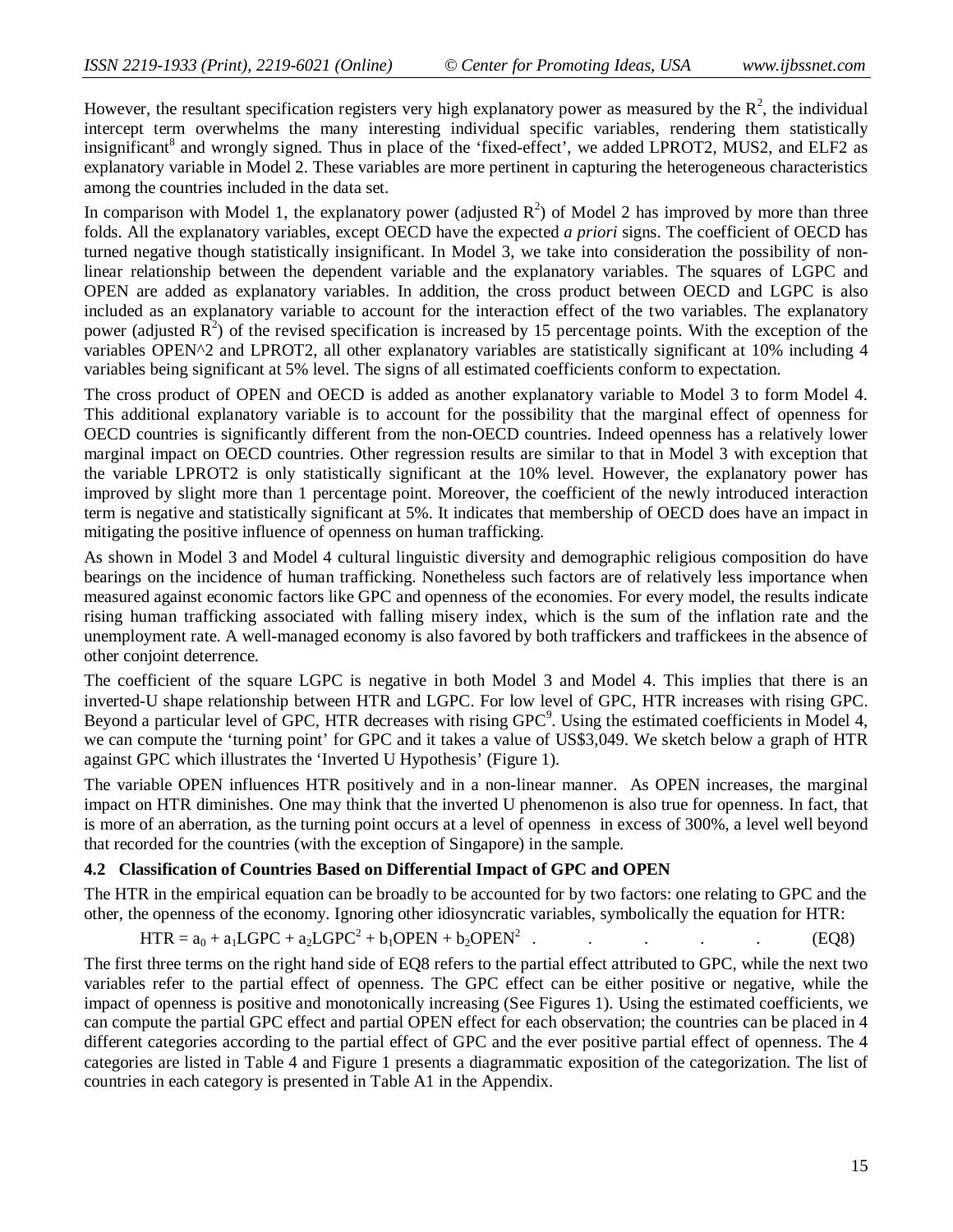| Category 1a | Decreasing Negative Income effect > Positive Openness Effect |
|-------------|--------------------------------------------------------------|
| Category 1b | Decreasing Negative Income effect < Positive Openness Effect |
| Category 2  | Rising Positive Income effect + Positive Openness Effect     |
| Category 3  | Falling Positive Income effect + Positive Openness Effect    |
| Category 4a | Increasing Negative Income effect < Positive Openness Effect |
| Category 4b | Increasing Negative Income effect > Positive Openness Effect |

In Figure 1,  $Y_1$  which is computed to be \$3049 from our estimated equation (Model 4), is the GPC in which the effect on HTR is maximized. Rising GPC still contribute positively to HTR until GPC equals  $Y_2$ . Beyond  $Y_2$ , GPC contribution to HTR is negative; and when GPC exceeds  $Y_4$ , negative partial effect of GPC overwhelms the positive effect of openness<sup>10</sup>. Similarly for GPC less than  $Y_1$ , HTR is positively related to GPC. For GPC taking values between  $Y_3$  and  $Y_1$ , the partial impact of GPC on HTR is positive. However, when GPC is smaller than  $Y_3$ , the partial impact of GPC on HTR is negative. When GPC is lower than  $Y_5$ , the negative impact of GPC is greater than the positive impact of openness.



**Figure 1: Partial Impact of GPC and OPEN on the level of HTR**

The first two categories refer to countries within GPC less than the threshold of \$3049: rising GPC has positive influence on HTR. Categories 3 and 4 consist of countries in which GPC has a negative influence on HTR. For countries in Category 1 (GPC less than \$1434), the partial impact of GPC is negative. There are two subcategories in Category 1. Countries like Tajikistan, Kyrgyz Republic, Uganda and Moldova belong to the sub Category 1a, they have the negative partial effect of GPC is *larger* than the positive effect of openness. Category 1 b consists of countries like India, Paraguay and Ukraine where negative partial effect of GPC is *smaller* than the positive effect of openness. We also note that Moldova has 'graduated' to Category 1b by the end of the sample period.

Categories 2 and 3 consist of countries where partial effect of GPC is positive and adds to the positive partial effect of openness. Countries in Category 3 distinguish themselves for Category 2 by having the GPC exceeding the threshold of \$3049. Armenia, Bulgaria, Ecuador, Romania and Russia are examples of countries in Category 2, while Chile, Estonia, Lithuania, Malaysia and Poland are members of category 3. Russia has moved from Category 2 to Category 3 by the end of the sample period. The last category, Category 4 consists of countries (GPC greater than \$5913) where the partial effect of GPC is negative. In the sub category, Category 4b (GPC greater than \$13902), the partial negative effect of GPC exceeds that of the positive partial effect of openness.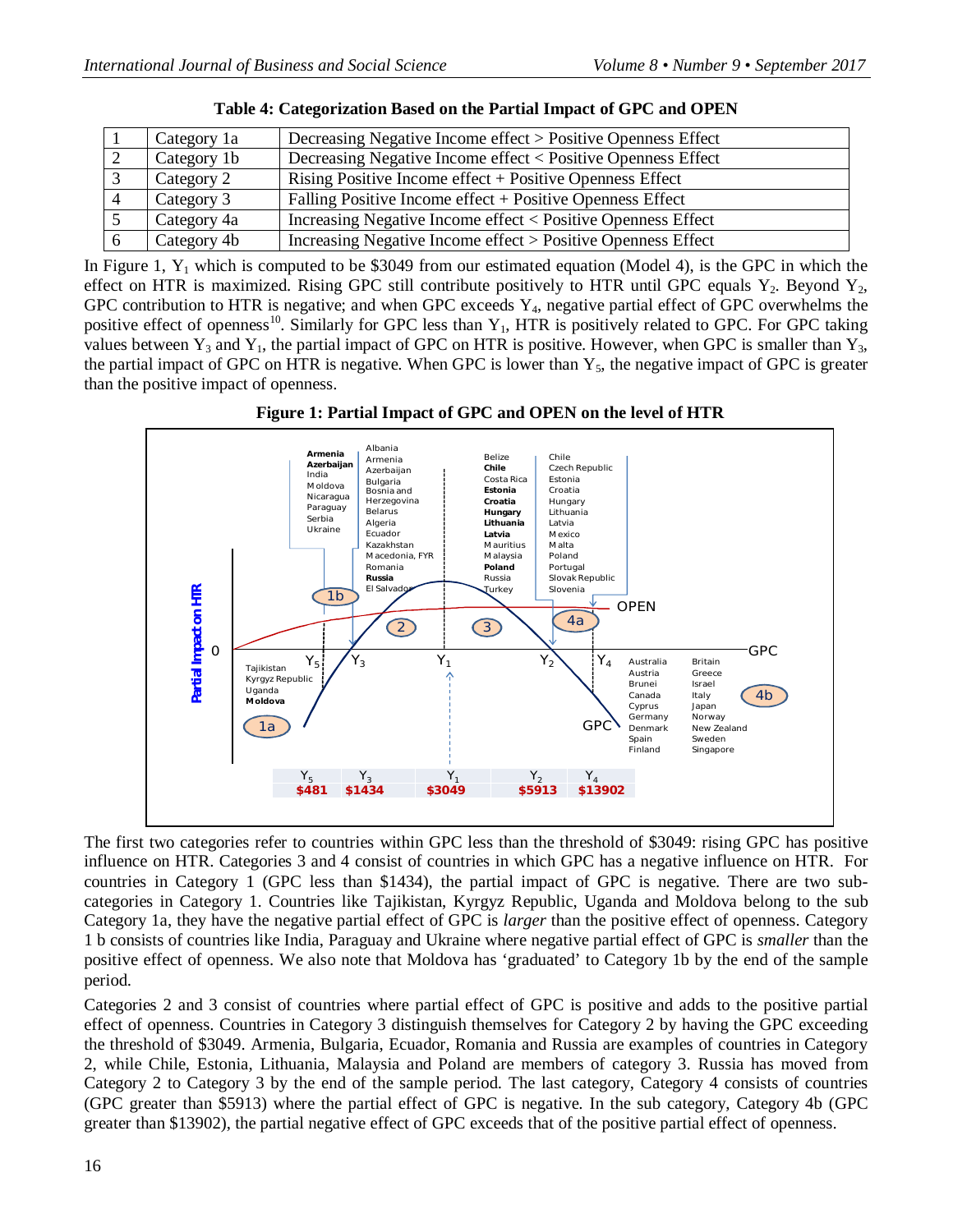Members of Category 4b include several of the developed economies like Australia, New Zealand, Canada, Britain, Germany, Sweden, Finland, Norway and Japan. During the sample period, Chile, Estonia, Croatia, Hungary, Lithuania and Latvia had 'graduated' from Category 3 to Category 4. The classification exercise does suggest that countries in Categories 3 and 4 can concentrate on mitigating cross border influences on human trafficking as their economies continue to expand. Domestic 'demand' for human trafficking will be waning. For those countries in categories 1 and 2, they are relatively poor and less developed but face a situation of possible rising human trafficking activities resulting from improving domestic economic environment and increasing exposure and interface with international market. Greater international resources should be allocated to help such countries in their fight against human trafficking.

#### *5. Conclusion*

We analyzed the human trafficking rate across countries with respect to the varying degree of economic development, openness of the economy, institutional traditions and the religious and ethnicity composition. Our main findings confirm our original observation that countries with high human trafficking are those with weak institutions, economically poor but open, and have a highly ethno-linguistic fragmented population. All these result in poor governance and hence high transacting cost which is a key impediment to progress in addressing modern slavery. More encouragingly, we found strong evidence that the continued process of economic development and opening up of the economy reduces human trafficking, though countries will have to suffer from increasing levels of human trafficking before the turning point, where any further economic development and higher openness would lower human trafficking.

Greater interdependence among countries has brought along many economic benefits in production, distribution and consumption. However, on the flip side, globalization also avail criminals to a more opportunities and sources of inputs material and human, for the pursuit of profit in an ever increasingly competitive world. In a globalized economy, production and distribution of goods and services are characterized by 'value-chain'. This can also be said of human trafficking. Both a wholesale and retail market for trafficked people exists. The 'wholesalers' are the recruiters, transporters and traffickers who harvest and move people into trafficking stream (Bales, 1999). This suggests a counter action against human trafficking. Efforts can be made to disrupt the value chain, which will also dampen demand as it increases costs to the 'consumers'. However, such effort requires international cooperation and resources.

Public education and awareness campaigns in origin countries can help in preventing trafficking. There are a number of structural and legal measures that can be taken to reduce demand. One is to increase the availability of legal possibilities for people to emigrate for work. This lessens demand in the destination country for illegally supplied labor and fosters competition with legally supplied labor. An example of such a legal arrangement is the bilateral agreement between Italy and Albania to allow 5,000 Albanian to work in Italy for one year. No such agreement is recorded for countries in the Pacific region. However, there are many free trade agreements being initiated and negotiated among countries in the region. It would be helpful, especially in the context of deepening regional trade integration to include regional labor market integration to include human trafficking as an item of interest to forge coordinated effort for its eradication.

Perhaps, a much greater challenge in the elimination of the human trafficking market is the social norms and ethos of the society in the toleration and condonation of human trafficking. The awareness of human trafficking being a crime is insufficient. The status and trajectory of the moral economy plays an important role in determining the success of eliminating human trafficking. Labor unions which are primarily concerned about the welfare of the local employees can play the role of a watch dog, informing the authority of malfeasance companies engaging and hiring illegal workers. Economic growth must be accompanied by institutional reform and upgrading of the ethics of the market in order for the perverse form of labor market as in human trafficking to be rendered ineffective and obsolete. More micro level studies advocated by authors like Weitzer (2015) may be needed to hone and customize policies & measures that take account of unique features of enslavement regime to fight human trafficking.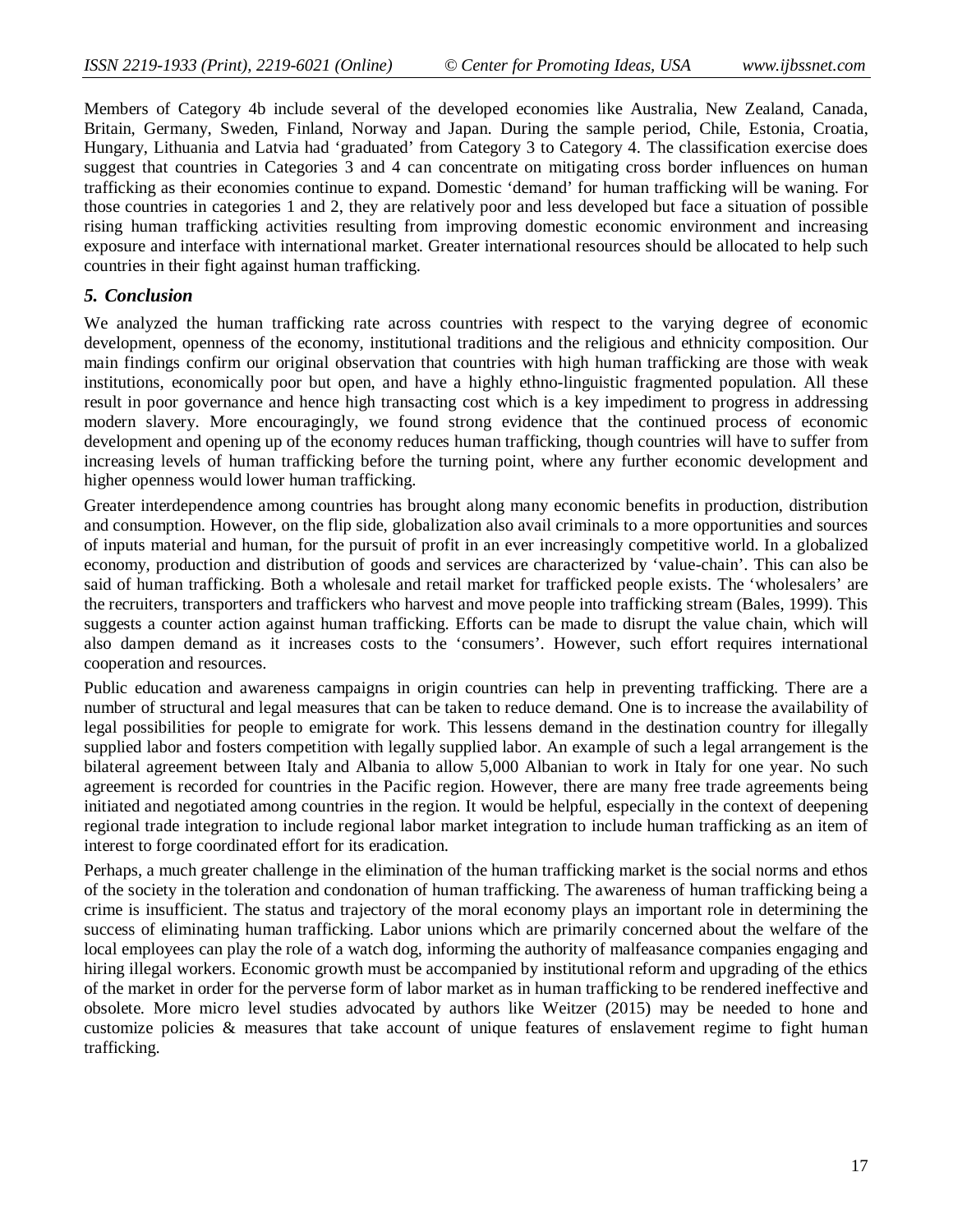# *References*

- Anderson, B., O'Connell Davidson, J.(2003), "Is Trafficking in Human Beings Demand Driven? A Multi-country Pilot Study", *IOM Migration Research Series* 15. 2003. International Organization for Migration, Geneva.
- Bales, Kelvin (1999) *Disposable people: new slavery in the global economy.* Berkeley, California: University of California Press.
- Bales, Kelvin (2007)*Ending Slavery: How We Free Today's Slaves*, Berkeley, California: University of California Press.
- Becker, Gary (1968), "Crime and Punishment: an economic approach", *Journal of Political Economy* 76, 1169- 1271.
- Cho S, Dreher A, and Neumayer E. (2012). Does legalized prostitution increase human trafficking? *World Development.* Vol. 41, pp.67–82.
- Freeman R.C.(1999) "The Economics of Crime", Chapter 52, pp. 3529-3571, of *Handbook of Labor Economics*, Volume 3, edited by O. Ashenfelter and D. Card, 1999. Publisher: Elsevier Science B.V.
- Gunnemark, Erik V. (1991) *Countries, peoples, and their languages: The linguistic handbook* Gothenburg, Sweden: Lanstryckeriet
- Harris, J.R. and Todaro, M.P. (1970) Migration, Unemployment and Development: A Two-Sector Analysis, *American Economic Review*, vol. 60, pp. 126-42.
- ILO (2002), "Forced labor, child labor and human trafficking in Europe: an ILO perspective", *Technical Paper Prepared for the EU/IOM STOP Conference*, 2002. Preventing and Combating Trafficking in Human Beings, Brussels.
- IOM, "World Migration (2003) Managing Migration—Challenges and Responses for People on the Move", 2003. *International Organization for Migration*, Geneva.
- Jakobsson N. and Kotsadam A. (2013). The law and economics of international sex slavery: prostitution laws and trafficking for sexual exploitation. *European. Journal of Law Economics.* 35:87–107.
- La Porta, R., Lopez-de-Silanes, F., Shleifer, A., and Vishnu, R.(1999). "The Quality of Government," *Journal of Law, Economics and Organization*, XV, 222–279.
- Mauro, P.(1995) "Corruption and growth", *The Quarterly Journal of Economics,*vol. 110, pp. 681-712.
- Muller, Siegfried H.(1965) The world's living languages: *Basic facts of their structure, kinship, location, and number of speakers.* New York: Ungar.
- OECD (2000), *Combating the Illegal Employment of Foreign Workers. 2000*. Organization for Economic Cooperation and Development, Paris.
- Ralston, R.W. (1999) "Economy and race: Interactive determinants of property crime in the United States, 1958 1995. Reflection on the supply of property crime," *American Journal of Economics and Sociology*, 58,  $405 - 434.$
- Roberts, Janet (1962). *Sociocultural Change and Communication Problems* in Frank A. Rice, ed., Study of the role of second language in Asia, and Latin America. 1962. Washington, D.C.: Centre for Applied Linguistics of the modern language Association of America, 105-123.
- Tang, Chor Foon and Lean, Hooi-Hooi (2009) "New evidence from the misery index in the crime function", *Economic Letters* 102(2009), 112-115.
- Treisman D.(2000) "The causes of corruption: a cross-national study," *Journal of Public Economics,* 76(2000), 399-457
- United Nations (1995). *Demographic Yearbook*. 1995. Department of Economics and Social Affairs, Statistical Office, United Nations New York.
- United Nations (2000a). "Protocol to Prevent, Suppress and Punish Trafficking in Persons, Especially Women and Children, Supplementing the United Nations Convention against Transnational Organized Crime", 2000. United Nations, New York.
- United Nations (2000b), "Protocol against the Smuggling of Migrants by Land, Sea and Air, Supplementing the United Nations Convention against Transnational Organized Crime United Nations", 2000. United Nations, New York.
- US Department of State, "Trafficking in Persons Report", Various years. US Department of State, Washington, DC.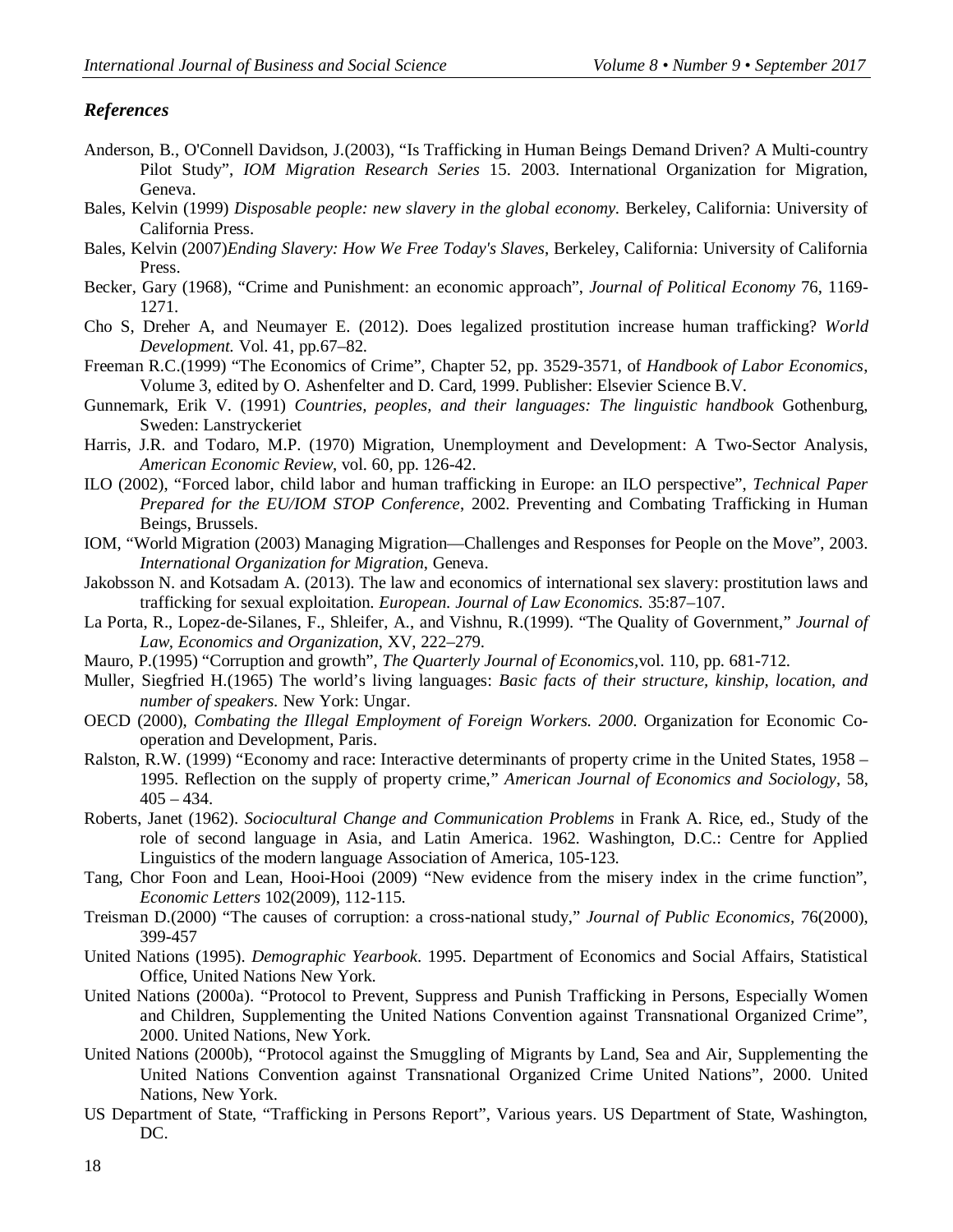Weitzer, Ronald (2015) "Human Trafficking and Contemporary Slavery", *Annual Review of Sociology*, vol. 41, pg. 223-242

World Bank. *World Development Indicators*. Various Years. Washington, D.C.: World Bank

# **Appendix**

| 1a              | 1 <sub>b</sub>        | <u>Cambbintention</u><br>$\overline{2}$ | 3                  | 4a              | 4b              |
|-----------------|-----------------------|-----------------------------------------|--------------------|-----------------|-----------------|
|                 |                       |                                         | <b>Falling Pos</b> |                 |                 |
| Neg Inc $>$ Pos | Neg Inc $\langle Pos$ | Rising Pos Inc                          | $Inc + Pos$        | Neg Inc $<$ Pos | Neg Inc $>$ Pos |
| Open            | Open                  | $+$ Pos Open                            | Open               | Open            | Open            |
| Tajikistan      | <b>Armenia</b>        | Albania                                 | <b>Belize</b>      | Chile           | Australia       |
| Kyrgyz          |                       |                                         |                    | Czech           |                 |
| Republic        | <b>Azerbaijan</b>     | Armenia                                 | <b>Chile</b>       | Republic        | Austria         |
| Uganda          | India                 | Azerbaijan                              | Costa Rica         | Estonia         | <b>Brunei</b>   |
| Moldova*        | Moldova               | Bulgaria                                | <b>Estonia</b>     | Croatia         | Canada          |
|                 |                       | Bosnia and                              |                    |                 |                 |
|                 | Nicaragua             | Herzegovina                             | Croatia            | Hungary         | Cyprus          |
|                 | Paraguay              | <b>Belarus</b>                          | <b>Hungary</b>     | Lithuania       | Germany         |
|                 | Serbia                | Algeria                                 | Lithuania          | Latvia          | Denmark         |
|                 | Ukraine               | Ecuador                                 | Latvia             | Mexico          | Spain           |
|                 |                       | Kazakhstan                              | Mauritius          | Malta           | Finland         |
|                 |                       | Macedonia,                              |                    |                 |                 |
|                 |                       | <b>FYR</b>                              | Malaysia           | Poland          | <b>Britain</b>  |
|                 |                       | Romania                                 | Poland             | Portugal        | Greece          |
|                 |                       |                                         |                    | Slovak          |                 |
|                 |                       | <b>Russia</b>                           | Russia             | Republic        | Israel          |
|                 |                       | El Salvador                             | Turkey             | Slovenia        | Italy           |
|                 |                       |                                         |                    |                 | Japan           |
|                 |                       |                                         |                    |                 | Norway          |
|                 |                       |                                         |                    |                 | New Zealand     |
|                 |                       |                                         |                    |                 | Sweden          |
|                 |                       |                                         |                    |                 | Singapore       |

## **Table A1: Classification of countries into 6 Categories**

*\*Note: Countries highlighted 'graduated' to the next category by the end of the sample period.*